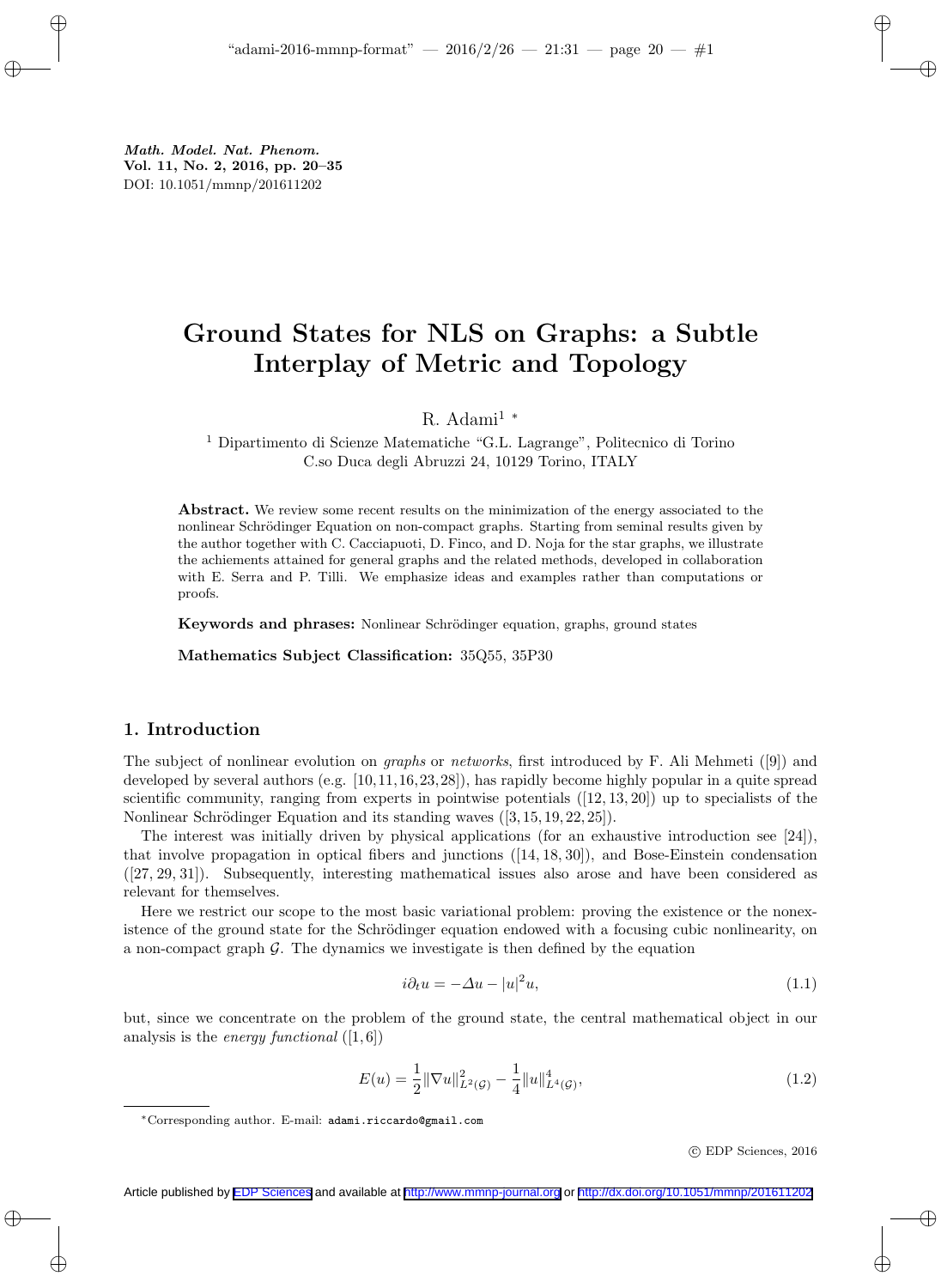

FIGURE 1. A typical graph. Vertices are bullets, edges are lines, vertices at infinity are denoted by ∞. Notice that self-loops and multiple connections are allowed.

whose value, as widely known, is conserved by the dynamics generated by equation (1.1).

Let us take for a moment the exact meaning of the functional spaces involved in formula (1.2) and of the Laplacian appearing in (1.1) apart, and focus preliminarily on the physical interpretation of the problem. In fact, finding the ground state of the energy functional (1.2) means finding the wave function of a Bose-Einstein condensate made of atoms attracting one another, placed in an optical and/or magnetic trap supplied with many branches and ramifications. The non-compactness of the graph is the mathematical translation of the fact that some of the branches of the trap are much longer than others, and also much longer than a characteristic length of the condensate, to be specified later.

We remark that the expression of the energy (1.2) is formally equivalent to the analogous formula for the NLS in  $\mathbb{R}^N$ . The non standard elements here are the graph  $\mathcal{G}$ , and, therefore, the functions defined on it and the related functional spaces. However, the definition of  $\mathcal G$  as a metric graph, of the functions defined on it, and of the associated  $L<sup>q</sup>$ -spaces, are the most natural ones. We rapidly review them for the convenience of the reader.

A graph  $\mathcal G$  is defined by two sets: a set V of vertices, that are to be thought of as spatial points, and a set  $E$  of *edges* (or *bonds*), each of them to be thought of as a line joining a couple of vertices. It is convenient to isolate a subset of V, denoted by  $V_{\infty}$ , that contains the vertices at infinity. We establish that two distinct vertices at infinity cannot be connected by an edge. Furthermore, defining the degree of a vertex as the number of edges starting or ending on it, we assume that every vertex at infinity has degree one, i.e. it is the endpoint of exactly one halfline. We also notice that there is no loss of generality in supposing that every vertex has degree at least three, and this is what we shall always do.

For the sake of simplicity, we require the resulting structure to be *connected*, i.e. starting from an arbitrary vertex it is possible to reach any other vertex by following a sequence of adjacent edges.

By all this, the topology of the graph is fixed. Let us turn to the metric.

In order to endow G with a metric structure, we identify each edge e with a real interval  $I_e := [0, \ell_e]$ , with  $\ell_e > 0$ , or, if the edge ends up into a vertex at infinity, with the halfline  $I_e := [0, +\infty)$ . Thus,  $\mathcal G$ is a metric space formed by the union of the intervals representing the edges, and the distance between two points is given by the shortest path joining the two points through a connected sequence of edges. In this way we obtain a *metric graph* (Fig.1).

As a next step, the notion of function (or, thinking of quantum mechanical applications, wave function) on the metric space G is natural: the function  $u : \mathcal{G} \longrightarrow \mathbb{C}$  is defined as the set of functions  $u_{\epsilon}, \epsilon \in E$ , i.e.  $u_e$  is the restriction of u to the edge e. For a function u to be continuous, in addition to the continuity of every restriction  $u_e$ , one has to require *continuity at vertices*: for instance, if the same vertex  $V$  is the initial point of two edges e and e', then  $u_e(0) = u_{e'}(0)$ , and an analogous equality holds if the same vertex acts as initial point for a vertex  $e$  and as endpoint for  $e'$ . In the same way we define differentiability, and denote by  $\nabla u$  the complex-valued function on  $\mathcal G$  whose restriction to the edge  $e$  is given by  $u'_e$ .

Once we have introduced functions on  $G$ , it is immediate to define functional spaces. We need the spaces  $L^q(\mathcal{G})$ , defined by

$$
L^{q}(\mathcal{G}) = \bigoplus_{e \in E} L^{q}(I_e), \qquad ||u||_{L^{q}(\mathcal{G})}^{q} = \sum_{e \in E} ||u_e||_{L^{q}(I_e)}^{q},
$$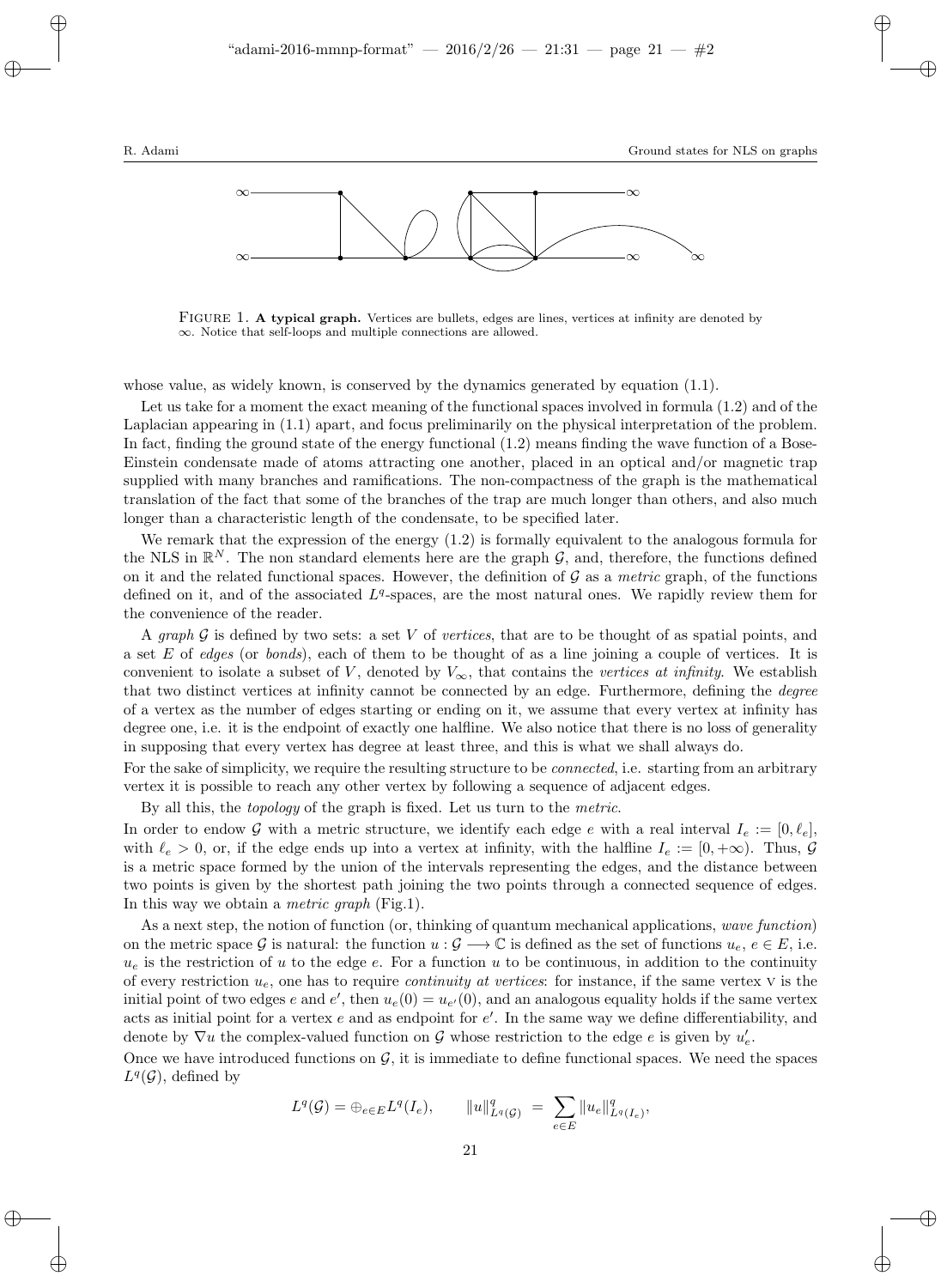and the space  $H^1(\mathcal{G})$ , defined by

$$
H^{1}(\mathcal{G}) = \{ u \in \bigoplus_{e \in E} H^{1}(I_{e}), \text{s.t. } u \text{ is continuous at every vertex} \}
$$

$$
||u||_{H^{1}(\mathcal{G})}^{2} = \sum_{e \in E} ||u_{e}||_{H^{1}(I_{e})}^{2}.
$$
(1.3)

Notice that the energy space is not defined as the direct sum of the energy spaces of the edges (that would guarantee continuity at internal points of the vertices only), but there is the additional requirement of the continuity at vertices too. Notice that this is not the only possible option: choosing, for insance, the space  $\bigoplus_{e\in E} H^1(I_e)$  to be the domain of the energy functional, one would find that minimizers satisfy homogeneous Neumann conditions at every vertex instead of continuity: obviously, the ground state would change, and in general both existence and shape of the ground states, as well as of the stationary waves, strongly depend on conditions at the vertices, and therefore on the choice of the energy domain.

In more plain terms, the energy functional (1.2) can be rewritten as

$$
E(u, \mathcal{G}) = \frac{1}{2} \sum_{e \in E} \int_0^{\ell_e} |u'_e|^2 dx - \frac{1}{4} \sum_{e \in E} \int_0^{\ell_e} |u_e|^4 dx,
$$

where, with a slight abuse of notation, we allowed  $\ell_e = +\infty$ ,

It is immediately seen that there is no absolute minimum of  $E(u, \mathcal{G})$ : indeed, for any non-vanishing u, one has  $E(\lambda u, \mathcal{G}) \to -\infty$  as  $\lambda \to +\infty$ , i.e. for large data the energy is unbounded from below. However, since the flow associated to the NLS preserves the  $L^2$ -norm, or mass, it is physically meaningful to seek minimizers of the energy functional (1.2) under the constraint of constant mass. Indeed, in current experiments on Bose-Einstein condensates, what we are calling the mass denotes the number of atoms (in different contexts related to quantum physics, it denotes the overall probability of finding a particle on a certain region and so on), therefore the attainable configuration of minimal energy is always conditioned by the choice of the initial mass and this identifies a natural constraint.

Then, the problem we are interested in is the following.

**Problem P.** Given  $\mu > 0$ , defined the space

$$
H^1_{\mu}(\mathcal{G}) = \{ u \in H^1(\mathcal{G}), ||u||^2_{L^2(\mathcal{G})} = \mu \},
$$

and introduced the notation

$$
\mathcal{E}_{\mathcal{G}}(\mu) \ := \ \inf_{u \in H^1_\mu(\mathcal{G})} E(u,\mathcal{G}),
$$

find a function  $u \in H^1_\mu(\mathcal{G})$  such that

$$
E(u,\mathcal{G})=\mathcal{E}_{\mathcal{G}}(\mu).
$$

Notice that this is a standard variational problem (on a non-standard environment), and involves two main elements: first, the *boundedness from below* of the *constrained* energy functional; second, the existence of a function u whose energy equals the infimum of the constrained functional. Such a function is also called a minimizer.

As a preliminary fact we stress that, despite the non-boundedness of the energy functional (1.2) on the domain  $H^1(\mathcal{G})$ , the constrained energy is bounded from below: indeed, Gagliardo-Nirenberg's type estimates hold for graphs too [8, 26], in particular

$$
||u||_{L^{p}(\mathcal{G})}^{p} \leq C||u||_{L^{2}(\mathcal{G})}^{\frac{p}{2}+1}||\nabla u||_{L^{2}(\mathcal{G})}^{\frac{p}{2}-1}, \qquad (1.4)
$$

that, applied to the energy functional (1.2), gives

$$
E(u, \mathcal{G}) \ge \frac{1}{2} \|\nabla u\|_{L^2(\mathcal{G})}^2 \left(1 - C \frac{\mu^{\frac{3}{2}}}{\|\nabla u\|_{L^2(\mathcal{G})}}\right) \tag{1.5}
$$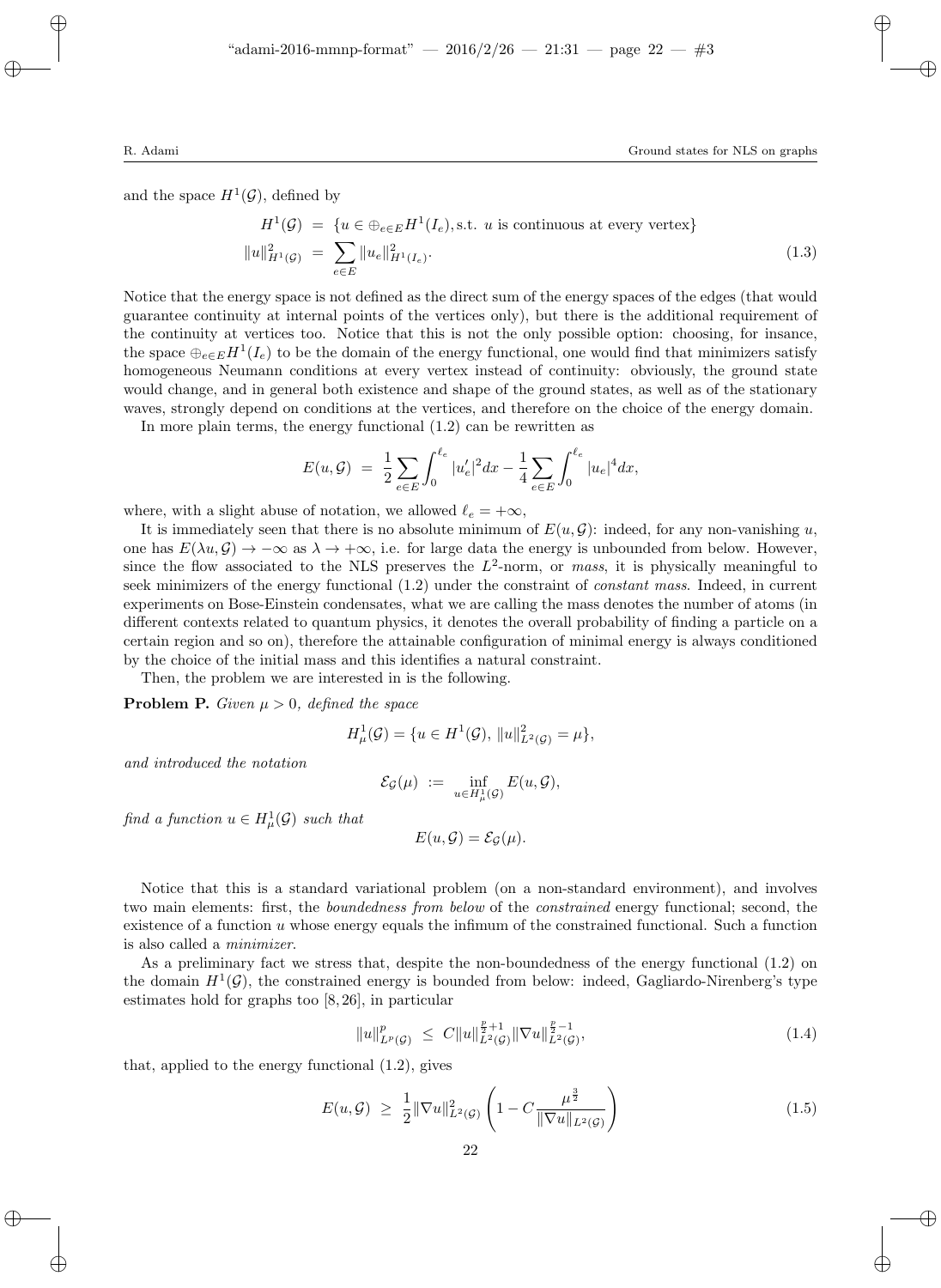

FIGURE 2. The soliton  $\phi_{\mu}$ . It is the unique ground state on the line, up to translations and multiplications by a phase factor.

which, for fixed  $\mu$ , is a lower bounded quantity, so that

$$
\inf_{u \in H^1_\mu} E(u, \mathcal{G}) > -\infty. \tag{1.6}
$$

It remains then to establish whether the infimum is attained or not. In order to suitably review the result on that, it is convenient to recall some preliminary notions.

#### 1.1. Preliminary results

Since  $E(|u|, \mathcal{G}) \leq E(u, \mathcal{G})$ , from now on we shall denote by the symbol u a real non-negative functions. First, a ground state u gives a *standing wave* for the dynamical problem  $(1.1)$ , in the sense that the function

$$
\psi(t,x) = e^{i\omega t}u(x)
$$

is a solution to (1.1). Of course, plugging the expression of  $\psi$  into equation (1.1) gives

$$
\Delta u + u^3 = \omega u, \tag{1.7}
$$

where  $\Delta u$  is the function whose restriction on the edge e is  $u''_e$ , and the requirement that u is a stationary point for the functional  $E(\cdot, \mathcal{G})$  provides the so-called Kirchhoff condition at vertices, namely

$$
\sum_{e \succ v} \frac{du_e}{dx_e}(\mathbf{v}) = 0 \tag{1.8}
$$

where  $e > v$  denotes that the edge e is incident at the vertex v. Of course, there can be stationary solutions to  $(1.1)$  that are not ground states, and they are usually called *excited states*.

It is well-known that the version on the line of Problem P, i.e. when  $\mathcal{G} = \mathbb{R}$ , is solved by the soliton (see Fig.2)

$$
\phi_{\mu}(x) = \frac{\mu}{2\sqrt{2}} \operatorname{sech}\left(\frac{\mu}{4}x\right).
$$

and by the functions obtained by translating it. Notice that the existence and the uniqueness of the soliton at mass  $\mu$  fixes a natural lengthscale on the graph as  $\mu^{-1}$ . There is then a correpondence between large mass and long edges, rooted in the fact that a soliton with a large mass is squeezed, and thus it sees edges as long. The energy level of  $\phi_{\mu}$  reads

$$
\mathcal{E}_{\mathbb{R}}(\mu) = -\frac{\mu^3}{96}
$$

and plays a crucial role in Problem P. Indeed, being the graph  $G$  non-compact, it contains at least one halfline, where it is always possible to approximate arbitrarily well a soliton. So that,

$$
\mathcal{E}_{\mathcal{G}}(\mu) \le -\frac{\mu^3}{96}.\tag{1.9}
$$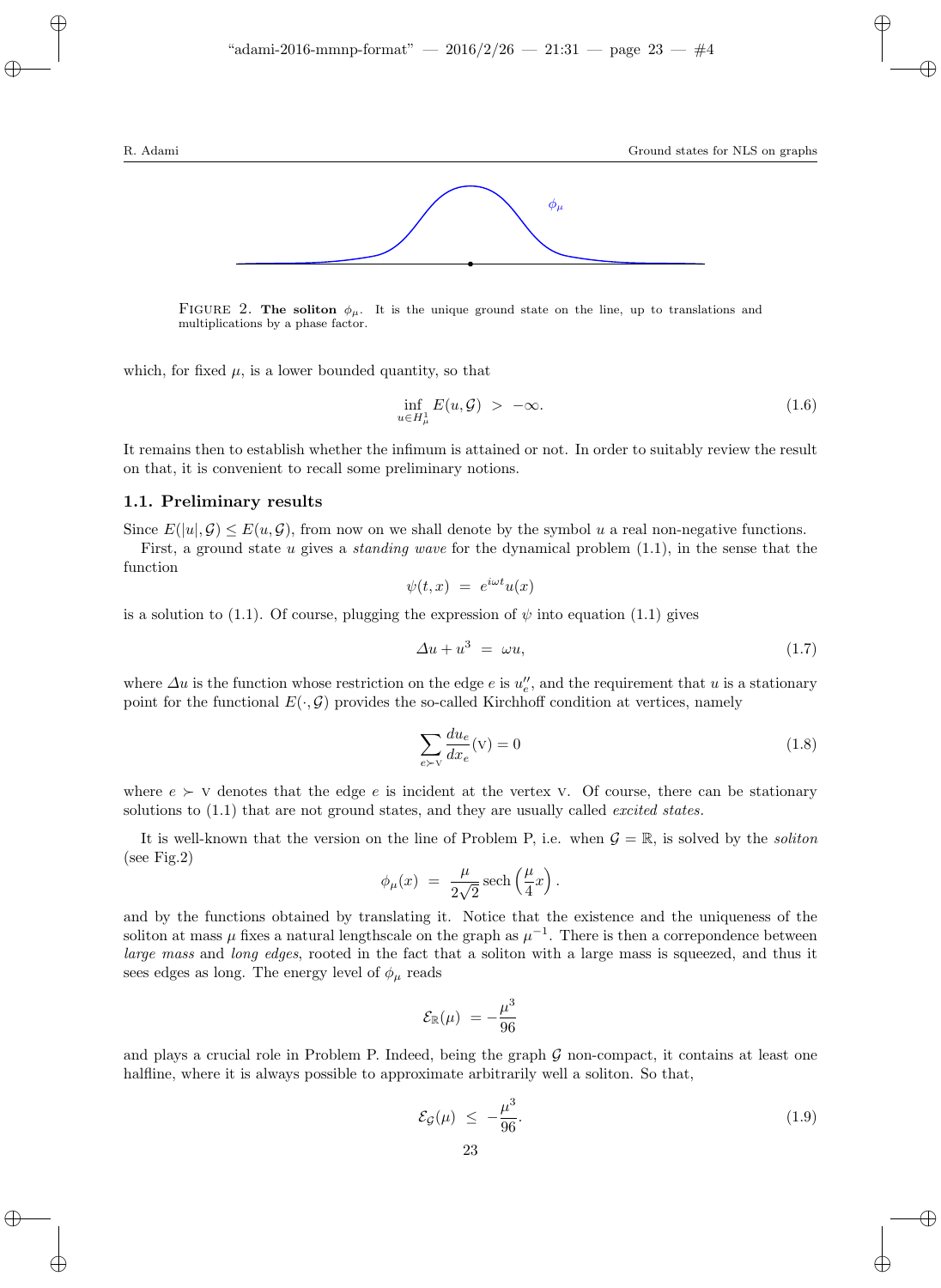On the other hand, it is clear that for some graphs it is possible to go below the level  $\mathcal{E}_{\mathbb{R}}(\mu)$ . For instance, if  $\mathcal{G} = \mathbb{R}^+$ , then the ground states at mass  $\mu$  are obviously given by half solitons  $\chi_+ \phi_{2\mu}$  centred at the origin of the halfline, and therefore

$$
\mathcal{E}_{\mathbb{R}^+}(\mu) = -\frac{\mu^3}{24}.
$$

The level  $\mathcal{E}_{\mathbb{R}^+}(\mu)$  of the halfline plays an important role too, as it represents the minimal level among all non-compact graphs. In order to understand this point, one must introduce the following result:

**Proposition 1.1** (Monotone rearrangement). Given  $u \in H^1_\mu(\mathcal{G})$ , there exists a function  $u^* \in H^1_\mu(\mathbb{R}^+)$ s.t.

$$
||u^*||_{L^4(\mathbb{R}^+)} = ||u||_{L^4(\mathcal{G})}, \qquad ||(u^*)'||_{L^2(\mathbb{R}^+)} = ||\nabla u||_{L^2(\mathcal{G})}
$$

In practice, the function  $u^*$  can be constructed as the *monotone rearrangement* of u on the halfline (see  $[7, 17]$ : first, define the *distribution function* as

$$
\rho(t) = |\{x \in \mathcal{G}, \text{ s.t. } u(x) > t\}|
$$

where  $|A|$  denotes the Lebesgue measure of the set A. Of course,  $\rho$  is a monotonically decreasing function supported in  $[0, \max u]$ . The monotone rearrangement  $u^*$  is then defined as

$$
u^*(x) := \inf\{t \ge 0, \, \rho(t) \le x\}, \qquad x \in \mathbb{R}^+,
$$

and it transpires that, if  $\rho$  is injective, then  $u^*$  is the inverse of  $\rho$ .

The main feature of  $u^*$  lies in the fact that it is *equimeasurable* w.r.t. u, namely, it has the same distribution function as u. As a consequence, the so-called layer-cake representation (see e.g. Theorem I.13 in [21]) yields

$$
||w||_{L^{p}(\mathcal{X})}^{p} = p \int_{0}^{+\infty} t^{p-1} \rho(t) dt
$$
\n(1.10)

for any w defined on a generic graph  $\mathcal{X}$ , belonging to the space  $H^1(\mathcal{X})$ , endowed with the distribution function  $\rho$  and for every  $p > 1$ . Formula (1.10) implies that every  $L^p$ -norm of a function is determined by the distribution function, so that two functions, even if defined on different spaces, share the same  $L^p$ -norms if their distribution functions are the same. In particular, if  $p=4$ , then

$$
||u||_{L^{4}(\mathcal{G})} = ||u^{*}||_{L^{4}(\mathbb{R}^{+})}.
$$
\n(1.11)

Concerning the kinetic energy, the well-known  $P\'{o}lva-Szeq\'{o}$  inequality holds, stating that

$$
\|(u^*)'\|_{L^2(\mathbb{R}^+)} \le \|\nabla u\|_{L^2(\mathcal{G})}.\tag{1.12}
$$

The proof of Pólya-Szegő inequality is complicated yet classical  $([21])$ , but it is quite intutive that the monotone rearrangement is a way of reorganizing the mass of the function  $u$  in such a way that the quadratic average slope is reduced, or at least not increased. This observation can be brought to a quantitative level by recognizing that, in general, oscillations make the average slope increase and provide proliferation of preimages: a single oscillation produces indeed an interval in the range of the function, in which every point has at least two preimages. Monotonically rearranging yields to a function such that every point in its range has exactly one preimage (and therefore no oscillations take place). This observation is included in the formula

$$
||u'||_{L^2(\mathcal{G})}^2 \geq \int_0^{||u||_{L^{\infty}(\mathcal{G})}} dt \, N(t)^2 \left( \sum_{x_i \text{ s.t. } u(x_i) = t} |u'(x_i)|^{-1} \right)^{-1} = \int_0^{||u||_{L^{\infty}(\mathcal{G})}} dt \, \frac{N(t)^2}{|\rho'(t)|},
$$

where  $N(t)$  is the number of the preimages of t for the function u and equality holds if and only if  $|u'(x_i)| = |u'(x_j)|$  whenever  $u(x_i) = u(x_j)$ . It is then clear that in order to minimize the kinetic energy,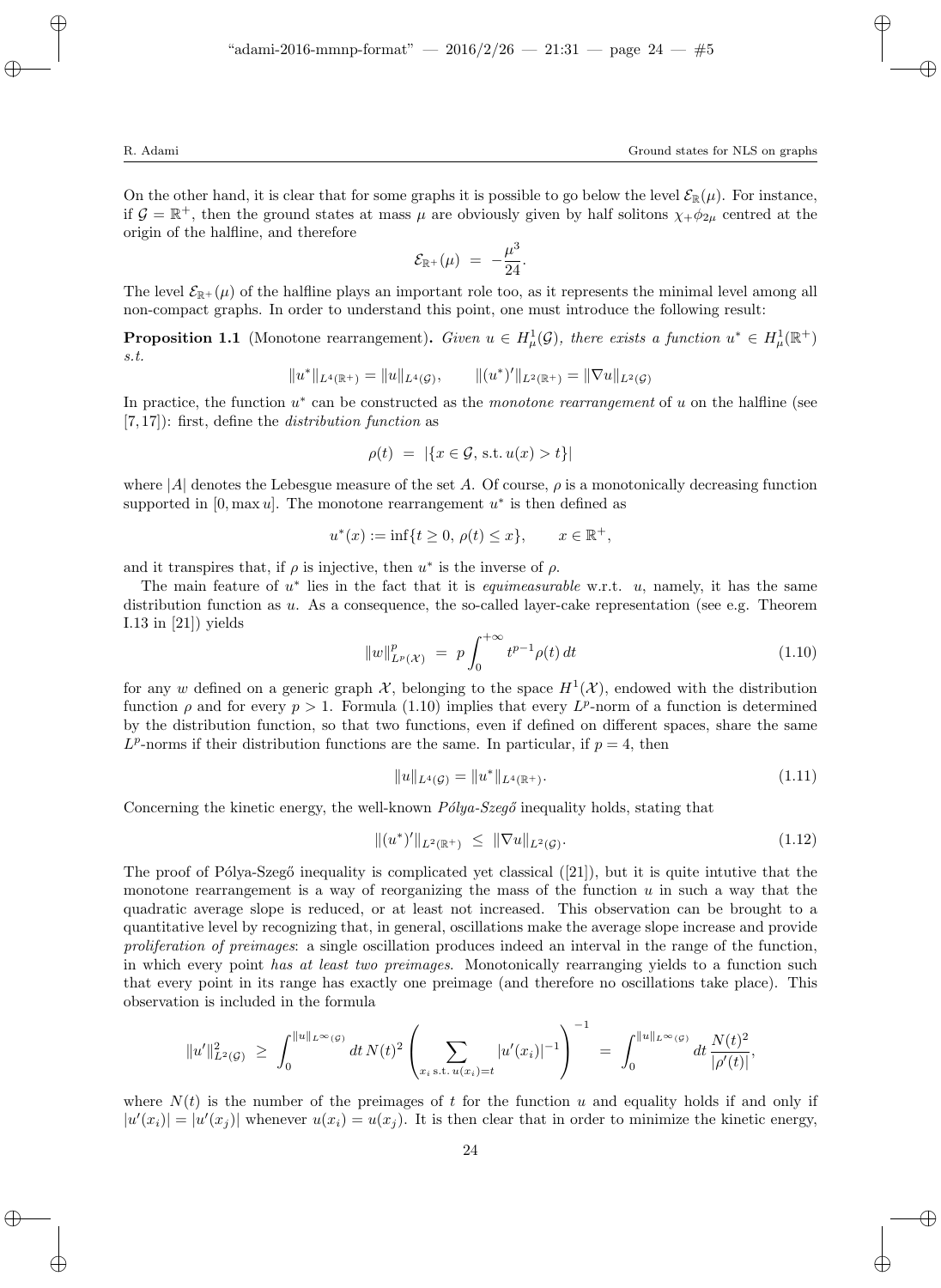once the distribution function is assigned, one has to reduce the number of preimages and fulfil some symmetry requirement.

Finally, from the definition of the functional  $(1.2)$  and formulas  $(1.11)$  and  $(1.12)$ , one immediately has

$$
E(u^*, \mathbb{R}^+) \le E(u, \mathcal{G}). \tag{1.13}
$$

It is possible to extend the rearrangement theory to the case of compact graphs, i.e., made of finite edges only. Let us call L the *total length* of the graph, i.e., the sum of the length of all edges. Then, as shown in [17] the construction illustrated for non-compact graphs, provides for every  $w$  a monotone rearrangement  $w^*$  defined on  $[0, L]$ . In other words, the monotone rearrangement preserves the size of the domain.

The results in  $(1.9)$  and  $(1.13)$  can be put together to state the following proposition:

**Proposition 1.2** (Pinching). For every non-compact graph  $G$ , the following estimates hold:

$$
-\frac{\mu^3}{24} \leq \mathcal{E}_{\mathcal{G}}(\mu) \leq -\frac{\mu^3}{96}
$$

In Theorem 2.2 we shall exhibit quite a huge class of graphs whose topology prevents Problem P from having a solution: according to Proposition 1.2, for all those cases  $\mathcal{E}_{\mathcal{G}}(\mu) = -\mu^3/96$ , but in none of them the infimum is attained.

It proves useful to have criteria in order to establish that the infimum is attained, even without being able to compute it. The key result to this aim is the following

**Proposition 1.3.** If  $\mathcal{E}_{\mathcal{G}}(\mu) < -\mu^3/96$ , then such an infimum is attained.

A more flexible version of the previous proposition is given by the following

**Corollary 1.4** (Comparison). The infimum of  $E(\cdot, \mathcal{G})$  in  $H^1_\mu(\mathcal{G})$  is attained if and only if there exists  $u \in H^1_\mu(\mathcal{G})$  such that

$$
E(u,\mathcal{G}) \ \leq \ -\frac{\mu^3}{96}.
$$

Such a corollary is relevant under both a practical and a conceptual point of view. At a practical level, it shows that in order to prove existence of the ground state, it is sufficient to exhibit a function whose energy level is lower than the level of the soliton. Conceptually, first, as already explained, there are functions whose energy is arbitrarily close to that of the soliton, but, except for some particular graphs, a soliton cannot be exactly constructed, so that the energy level of a soliton may in general not be attained, because sequences that approximate a soliton run away at infinity, weakly converging to zero.

Now, Corollary 1.4 establishes that if there is a function whose energy is lower than the energy of the soliton with the same mass, then there are minimizing sequences that are compact, i.e., they do not run away in order to reconstruct a far away soliton, but converge to a minimizer.

In other words, there is a competition between the soliton and the function that can be hosted on a graph. If the latter wins the competition, then the infimum is attained.

In what follows we shall give examples and results that illustrate how topology (Section 2) or metric (Section 3) may influence the existence of a ground state.

### 2. Topology

As mentioned in the previous section, the halfline can be seen as a graph with one vertex at the origin and the other at infinity. On the other hand, the line can be understood as a graph made of two halflines and three vertices: one joining the two halflines, the two others at infinity. These two cases can also be described as *infinite star graphs*, i.e. graphs made of a certain number of halflines, meeting at the unique vertex. Immediately beyond the case of the halfline and of the line, lies the case of the star graph  $S_3$ made of *three* halflines connected at a single vertex (Fig.3):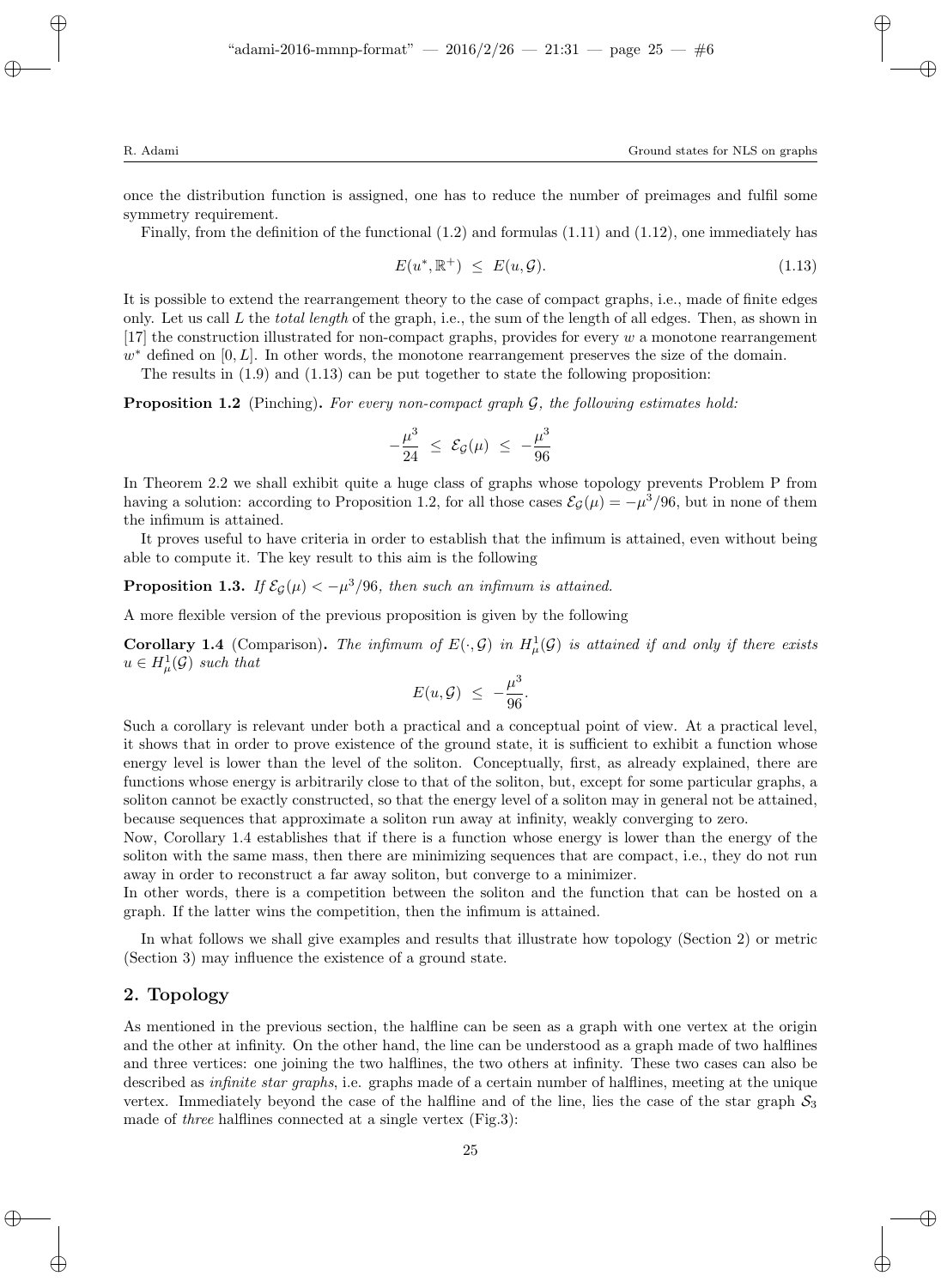

FIGURE 3. The infinite three-star graph  $S_3$ . Three halflines meeting at a single vertex. For this graph, whatever the value of the mass  $\mu$ , there is no ground state, as minimizing sequences run away towards infinity mimicking the shape of the soliton  $\phi_{\mu}$  on a single halfline.



FIGURE 4. Three half-solitons. This is the only stationary state for the infinite star-graph made of three half-line. However, it is not a ground state.

It has been shown in  $[2]$  (see also  $[4,5]$ ) that in this case

$$
\mathcal{E}_{\mathcal{G}}(\mu) = -\frac{\mu^3}{96}
$$

but such an infimum is not attained. The situation can be displayed as follows: the only stationary state  $u_s$  is made of three half-solitons of mass  $\mu/3$  with their maximum at the vertex (Fig.4).

The energy level of  $u_s$  can be easily computed as

$$
E(u_s, \mathcal{G}) = -\frac{\mu^3}{216} > -\frac{\mu^3}{96}
$$

so that  $u_s$  cannot be a ground state, in spite of the fact that it is the only stationary state, i.e. the only solution to equation (1.7). The same phenomenon occurs for all star-graphs made of  $N \geq 3$  halflines, as outlined in [2]. The deep reason for that has been later investigated in [7], and turns out to be rooted in the rearrangement theory. In order to illustrate this point, one has to introduce the symmetric rearrangement on the line.

#### 2.1. Rearrangements: counting preimages

The monotone rearrangement  $u^*$ , introduced in Proposition 1.1, is not the unique rearrangement that can be made in order to pass from functions on the graph to functions on the line. Another kind of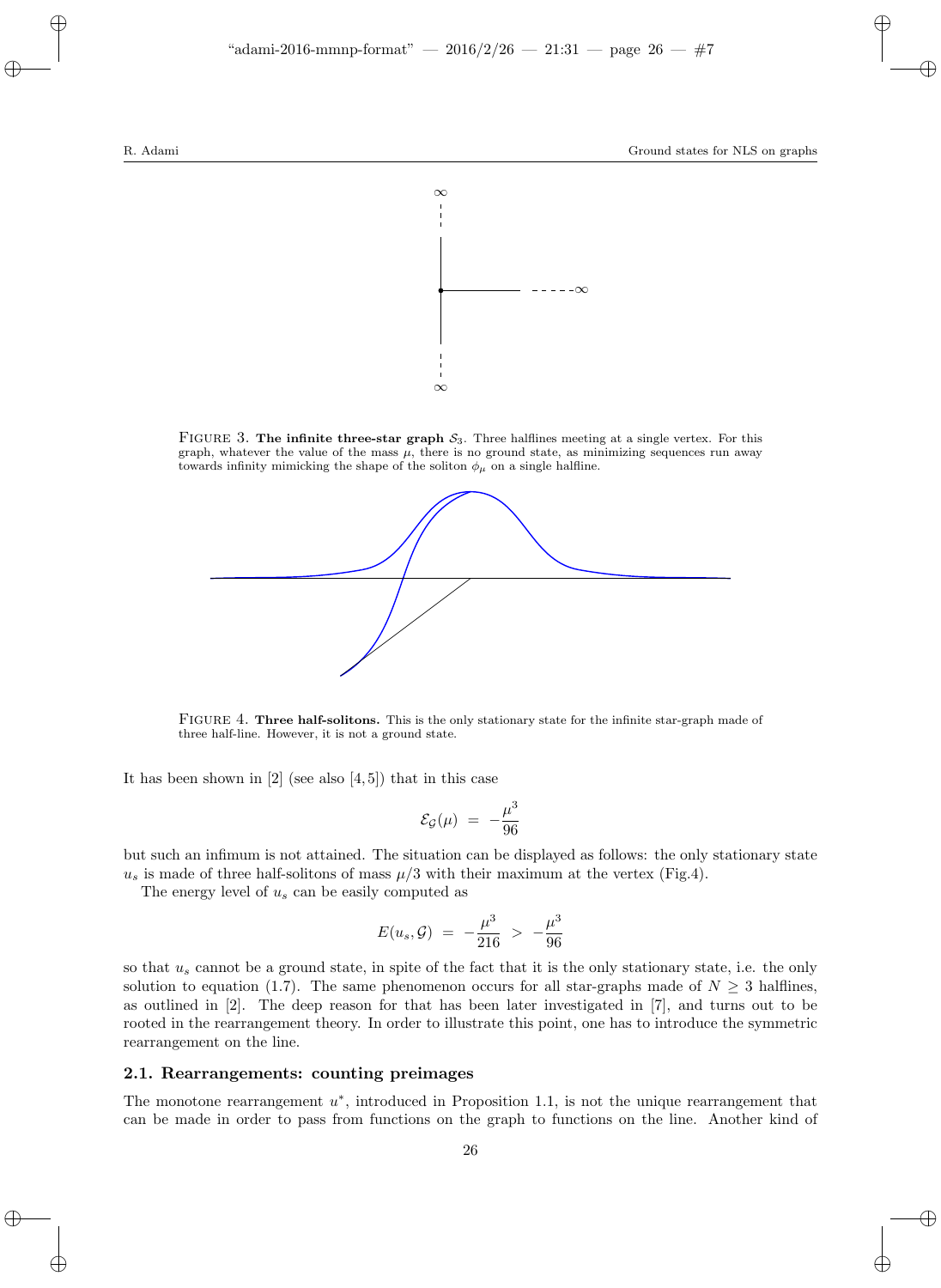rearrangement is the *symmetric* one, that associates to any  $u \in H^1_\mu(\mathcal{G})$  a function  $\widehat{u} \in H^1_\mu(\mathbb{R})$ . The following result holds. following result holds:

**Proposition 2.1** (Symmetric rearrangement). Given  $u \in H^1_\mu(\mathcal{G})$ , there exists a function  $\widehat{u} \in H^1_\mu(\mathbb{R})$  s.t.

$$
\|\widehat{u}\|_{L^4(\mathbb{R})}=\|u\|_{L^4(\mathcal{G})}.
$$

Furthermore, if almost every element of Ran  $u$  has at least two preimages in the domain of  $u$ , then

$$
\|(\widehat{u})'\|_{L^2(\mathbb{R})}\leq \|\nabla u\|_{L^2(\mathcal{G})}.
$$

For practical purposes,  $\hat{u}$  can be constructed as the unique function on R, that shares with u the same distribution function and is symmetric and monotonically decreasing in  $[0, +\infty)$ . The relationship with the monotone rearrangement writes simply as

$$
\widehat{u}(x) := u^*(2|x|).
$$

Roughly speaking, Proposition 2.1 shows that the rearranged function makes the kinetic energy decrease as it lowers the measure of the set of the preimages of almost all elements of Ran u: being the set of preimages a zero-dimensional manifold, the natural measure is given by counting points. In this respect, the monotonic rearrangement  $u^*$  introduced in the previous section is the best one could find, since for any element in Ran u it provides *one* preimage only. On the other hand, the symmetric rearrangement  $\hat{u}$ provides two preimages for every element of Ran  $u$  (except for the maximum of  $u$ ), so that symmetrically rearranging lowers the energy under the additional hypothesis that for almost every point in Ran  $u$  there are at least two preimages.

We are now in position to understand the reason of the negative result for the infinite star graph made of three halflines: consider a function  $u \in H^1_\mu(\mathcal{S}_3)$ , and imagine to follow the function starting from its maximum point: you can move rightwards or leftwards (unless the maximum is not at the vertex, where one has possibly still more options), but whatever direction you choose, in order to belong to  $H^1(\mathcal{S}_3)$  the value of the function you are following must end up at zero. In other words, for every point in Ran  $u$ (except at most for max  $u$ ), there are at least two preimages, one for each direction that can be taken starting from the maximum of  $u$ , so that

$$
E(u,\mathcal{S}_3) \geq E(\widehat{u},\mathbb{R}) \geq E(\phi_{\mu},\mathbb{R}) = -\frac{\mu^3}{96}.
$$

Furthermore, in order to attain the level  $-\frac{\mu^3}{96}$ , the rearrangement  $\hat{u}$  must coincide with  $\phi_\mu$ , then, owing to the construction of the rearrangement  $\hat{u}$  (see [7]), the support of u should be infinite, so that u can be considered as a function on the line. As a consequence in order to small begins more than two proincipals considered as a function on the line. As a consequence, in order to avoid having more than two preimages in an interval of elements of its range, u should be entirely supported in a halfine and attain zero at the origin, so u would have a *strictly greater energy* than the soliton, contradicting the assumption that the level of the soliton is attained. This is why there is no ground state if  $\mathcal G$  is an infinite star-graph with more than two halflines, regardless of the value of the mass.

#### 2.2. Assumption (H): graphs as bunches of lines

It is worth remarking that, for an infinite star graph with more than two halflines, the impossibility of having less than two preimages is dictated by the topological structure of the graph: metrics has no role when one considers all functions in  $H^1_\mu(\mathcal{G})$ , however shrunk or stretched. More specifically, in our argument the crucial fact was that, starting from the maximum point of  $G$ , a point at infinity was available in both directions, so that, in order to belong to  $H^1(\mathcal{G})$ , the function u was forced to go to zero in both directions, running through its values at least twice. The same necessity is not present in the case of the halflines, where, if one places the maximum at the origin, then it is possible to attain each value in the range of u exactly once.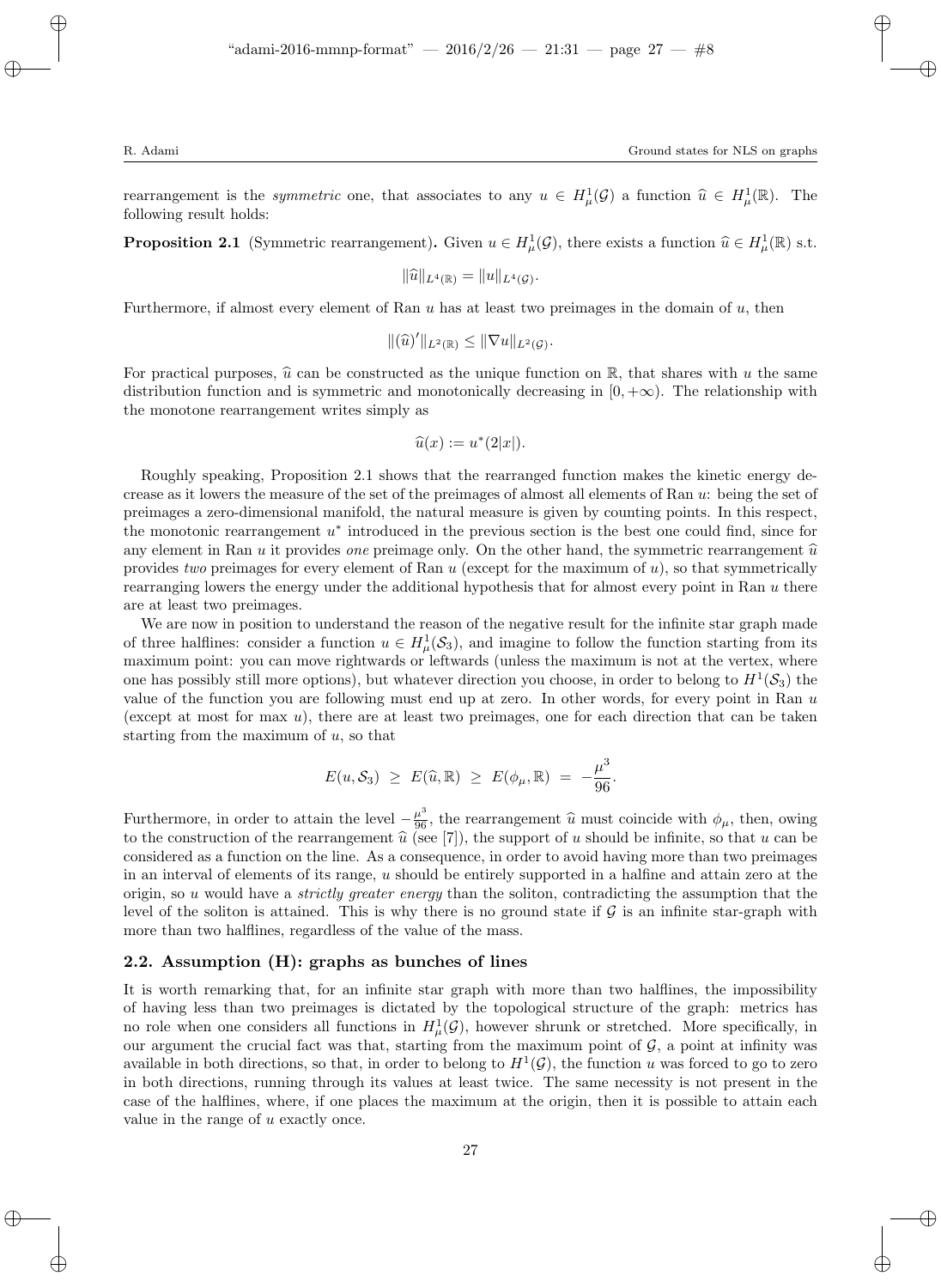

FIGURE 5. Assumption (H): every point of the graph lies on a trail connecting two distinct vertices at infinity. The point  $x$  belongs to several such trails: in the picture we put in evidence one of them, by representing it through dashed lines.

In the effort of understanding the relationship between topology of a graph and existence of ground states, a non-trivial task then was involved in the search for topological conditions that ensure that

Given an arbitrary function  $u \in H^1(\mathcal{G})$ , almost every point in Ran u is endowed with at least two preimages.

The key point is to find a simple condition capable to ensure that, when following a function starting from its maximum, a point at infinity is available in both directions. Besides, since the maximum may be located at any point of the graph, one has to guarantee that, starting from every point on the graph, an infinity point is available when moving in either direction.

We finally got the following condition (Fig.5):

**Assumption (H). First version**. Every point of  $\mathcal G$  lies in a trail that connects two different vertices at infinity.

A trail is a connected sequence of non-repeated edges. Assumption (H) states exactly that from every point one can get to infinity through two disjoint paths, so the argument used for the infinite star graphs still holds. In other words, every edge can be considered as part of a line, so it is not possible to get an energy level lower than the energy of the soliton.

An equivalent version of Assumption (H), that proves more manageable for proofs, is the following:

Assumption (H). Second version. Removing an arbitrary edge, every resulting connected component contains a vertex at infinity.

Owing to this version, it is easier to visualize how Assumption (H) can fail. Clearly, it fails when there is one halfline only (for instance, if  $G = \mathbb{R}^+$ ), and it fails when there is a terminal edge, or "pendant" too:



Notice that, in the latter case, violation of Assumption (H) is due to the presence of the pendant, whose removal yields a compact connected component (Fig.6).

Assumption (H) leads to a negative result, that is the main goal of [7].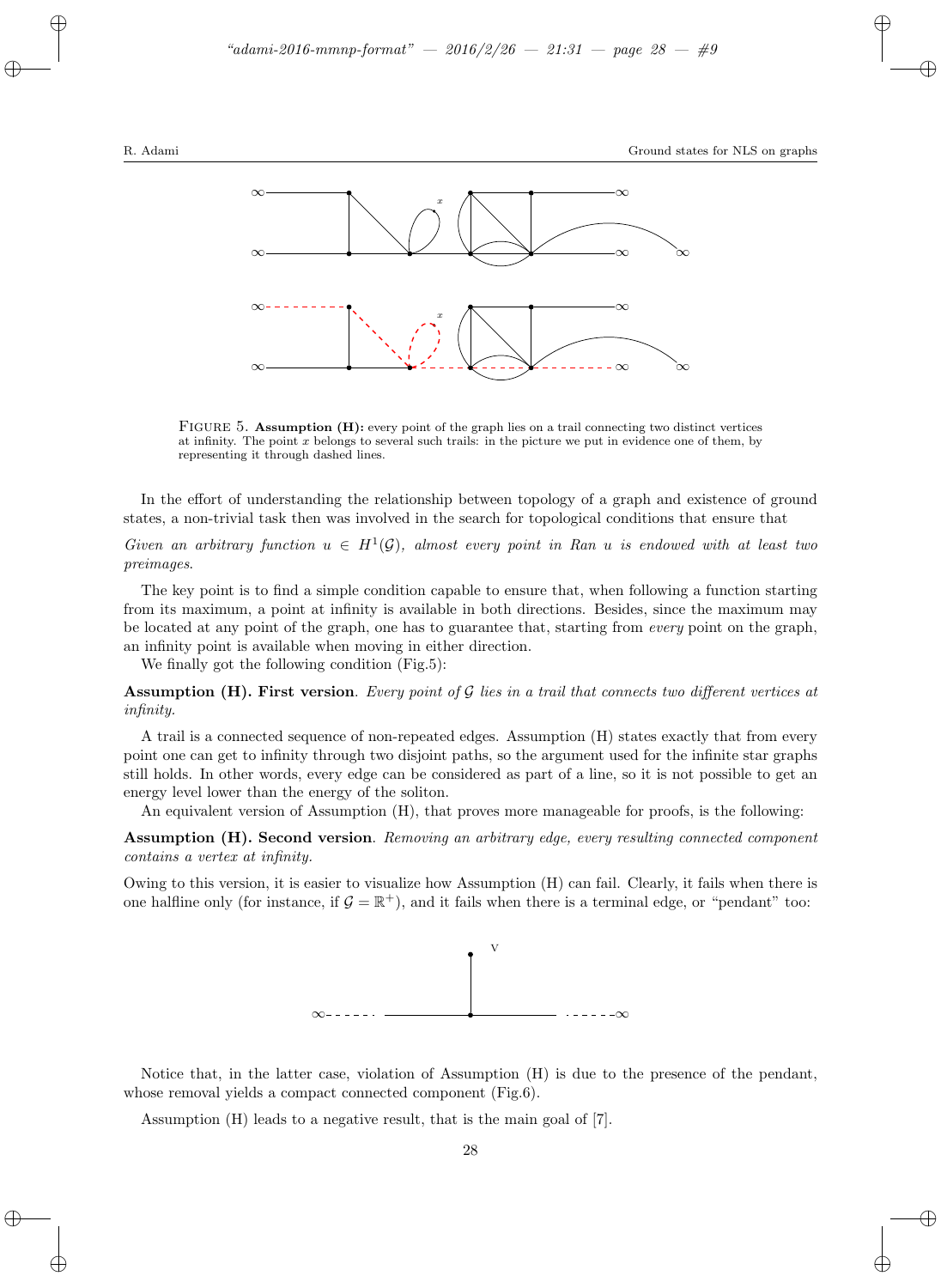

FIGURE 6. Failure of Assumption (H) for the line with a pendant. Removing the pendant, two connected components are produced: one of them is a line, the second one is made by a vertex at a finite point of the space. So the line with a pendant, although endowed with two halflines, violates Assumption (H).

**Theorem 2.2** (Nonexistence). Assume that  $\mathcal{G}$  satisfies assumption (*H*). Then

$$
\inf_{u\in H^1_\mu(\mathcal{G})} E(u,\mathcal{G}) \ = \ E(\phi_\mu,\mathbb{R})
$$

and it is never attained, except if  $\mathcal G$  is a "bubble tower".



FIGURE 7. Bubble tower. Bubble towers are the only graphs that satisfy Assumption (H) but admit ground states (again, regardless of the choice of  $\mu$ ). Notice that every bubble is cut in two arcs of equal length by the vertices lying on it.

The only graphs satisfying assumption (H) and admitting a minimum are the "bubble towers", since one can cut a soliton on the line and paste it on the top of the tower (see Fig.7). As the energy is not affected by the placement of the function on the graph (Fig.8), Corollary 1.4 guarantees the existence of a ground state.

#### 2.3. Violating (H): a line with a pendant

As already stated, one of the simplest graphs that does not satisfy assumption (H) is the real line with a pendant. We show that, for every  $\mu > 0$ , there exists a ground state. The preocedure will also highlight the shape of such a ground state. In particular, we prove that, denoted by  $\mathcal P$  the graph made of a line and a pendant,

$$
\inf_{u \in H^1_{\mu}(\mathcal{P})} E(u, \mathcal{P}) < -\frac{\mu^3}{96},
$$

so that, owing to Corollary 1.4, the infimum is attained. To this aim, We use a graph surgery together with rearrangements.

As a first step, we cut the soliton  $\phi_{\mu}$  centred at a width  $\ell$  (see Fig.9).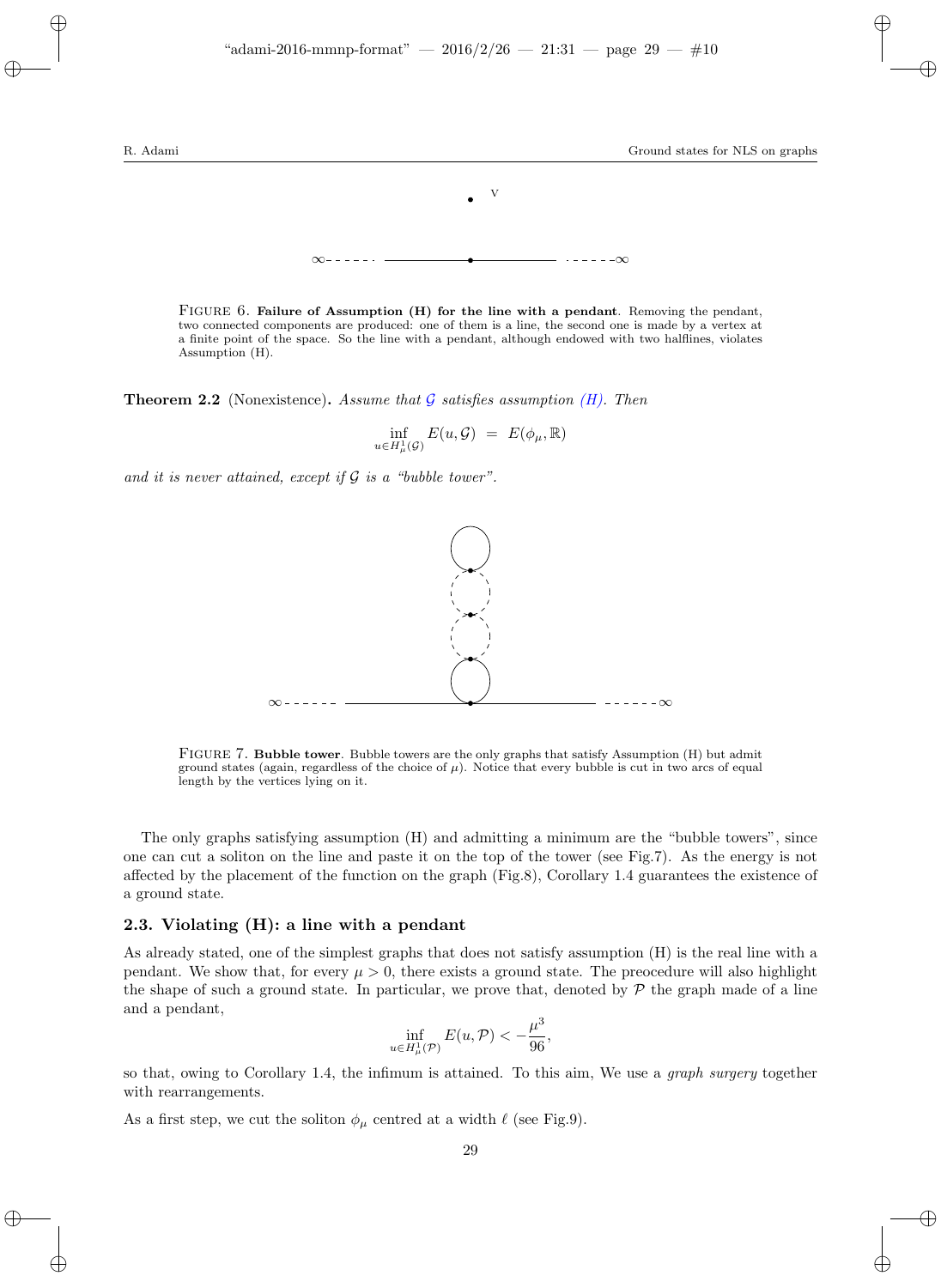

FIGURE 8. A soliton on the line with two bubbles. A soliton can be cut and pasted on a bubble tower. Its energy is not affected by the procedure, so that the infimum is attained.



FIGURE 9. Graph surgery, step 1: A soliton is cut at the height such that the corresponding width equals the length of the pendant in the graph P.



FIGURE 10. Pieces of soliton. After the previous cut, one is left with three pieces: two tails and one head.



FIGURE 11. Graph surgery, step 2. The two tails produced by the first surgery step and shown in Fig. 10 are pasted together in such a way that the maximum is located at the vertex. Notice also that the maximum is a corner point.

Now we join the two resulting soliton tails (see Fig.10) together at their maximum, and place them on the line of the graph  $P$ , with the maximum at the vertex, as illustrated in Fig.11.

Then, we rearrange the head of the soliton monotonically on the pendant, namely on the interval  $[0, \ell]$ (see Fig.12). Notice that for every point on the range, except the maximum, the number of preimages passes from two to one. This makes the energy strictly decrease.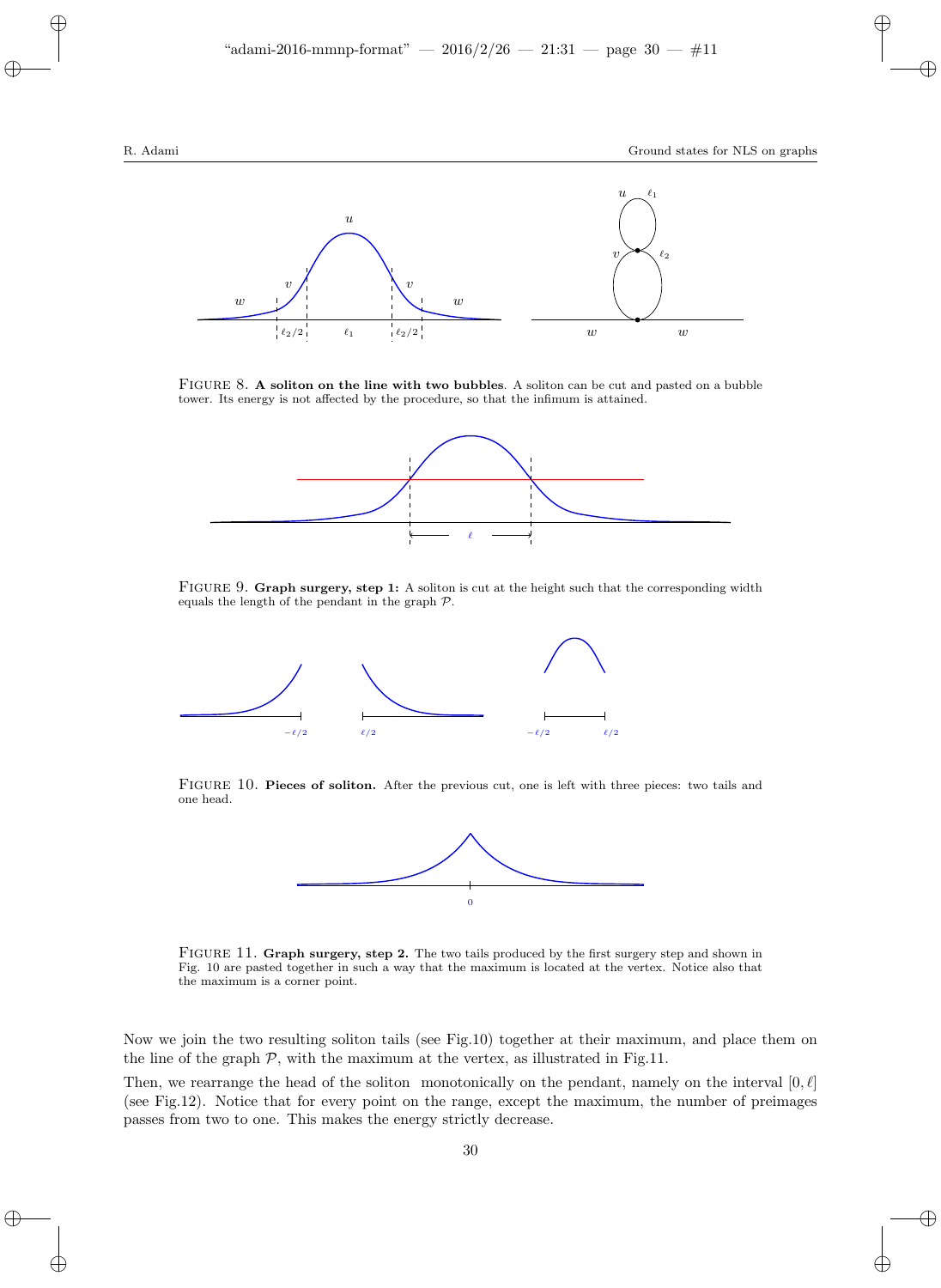

FIGURE 12. Monotone rearrangement on the pendant. The monotone rearrangement of the soliton head lowers the energy.



FIGURE 13. The competitor  $\tilde{u}$ . Through the procedure we illustrated a new function  $\tilde{u}$  is constructed, that turns out to be a good competitor for the soliton.

Finally, we put all pieces together and construct a function  $\tilde{u}$  on P (Fig.13), such that

$$
E(\widetilde{u}, \mathcal{P}) < -\frac{\mu^3}{96}.
$$

Then, by Corollary 1.4, the infimum is attained.

It is worth stressing that in this example the construction does not provide a ground state, but rather a good competitor only. This is apparent since, as illustrated in Figure 16, the function  $\tilde{u}$  cannot satisfy the Kirchhoff condition  $(1.8)$ , as the slope on the pendant at the vertex denoted by 0 is too low. Anyway, the important fact is to produce by surgery a function whose energy is lower than the energy of the soliton and then apply Corollary 1.4.

In this example, metric turns out to have no role in the existence of the ground state. So, this result relies on topology only.

In the next section we shall examine a case in which topology is not sufficient to establish the existence of a ground state.

## 3. Metric

In the preceding section we stressed the role of topology in the existence of ground states. But for graphs where assumption (H) fails, existence and nonexistence can be conditioned by the metric. Let us stress that, according to the correspondence between long edges and large mass, the example we are giving can be understood as a case in which, for a fixed graph, the existence of a ground state depends on the choice of the mass. We will adopt the first point of view, in which the existence depends on the metric, because it is more intuitive.

Let  $\mathcal{G}_{\ell}$  be a graph made of three halflines and a finite pendant of length  $\ell$  (see Fig.14). We will try to follow the reasoning applied in the case of the line with the pendant, and show why it fails. It immediately appears that, fixed  $\mu$ , if the pendant is long enough, then it is possible to place almost exactly half a soliton on it, producing then a function whose energy is less than the energy of the soliton, so, by Corollary 1.4, the infimum is attained and then a ground state exists.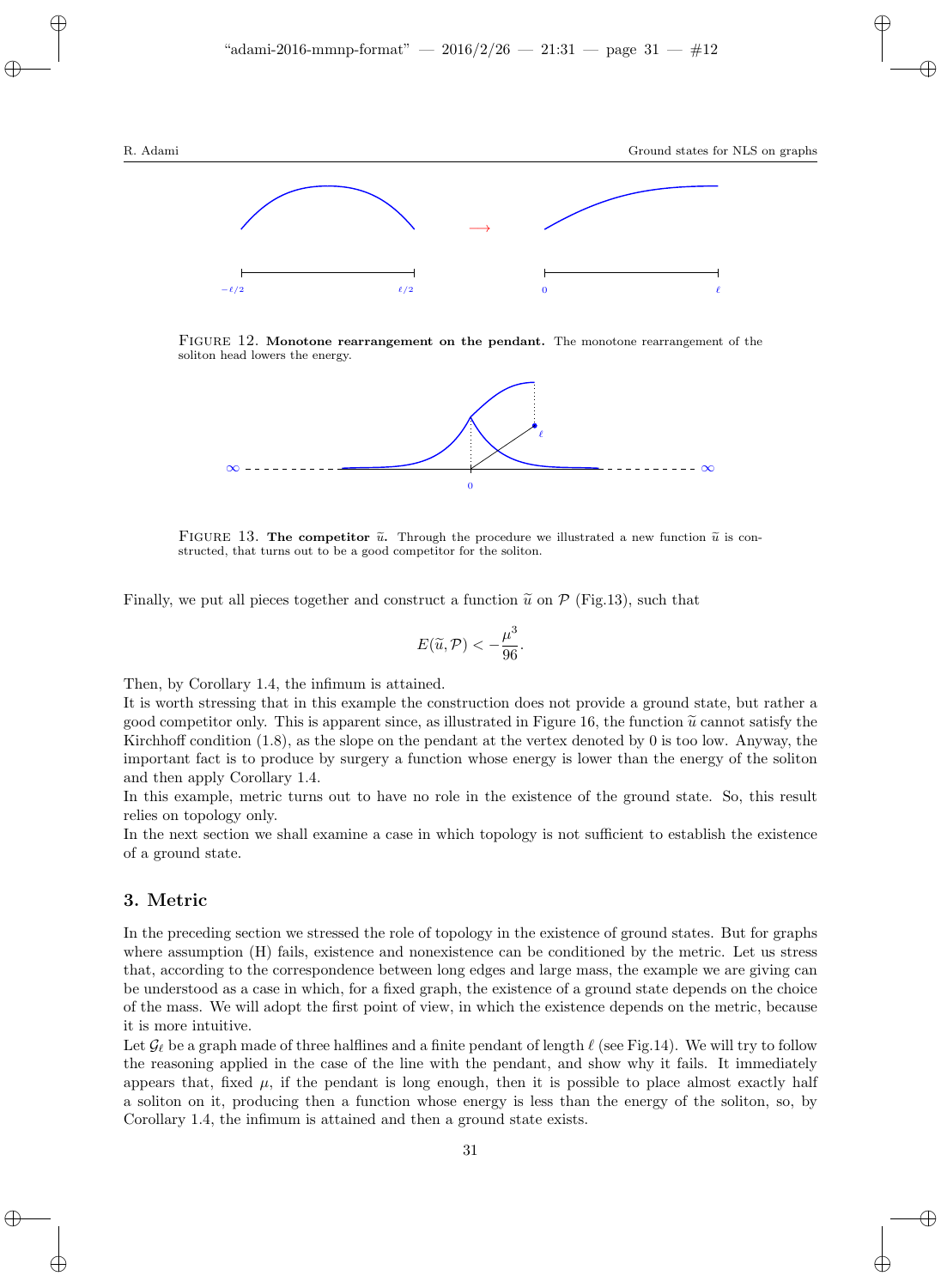

FIGURE 14. The graph  $\mathcal{G}_{\ell}$ : three halflines and a finite pendant of length  $\ell$  that meet together at a unique vertex v.



FIGURE 15. The ground state  $\psi_{\ell}$ . Assuming that the pendant is long enough to trap a ground state, one can prove that the shape of such a ground state must be the one displayed here, with the maximum at the tip of the pendant.

Conversely, if  $\ell$  is small enough, then one can prove that a ground state does not exist: indeed, owing to Theorem 4.3 in [8], if there is a ground state for every  $\ell > 0$ , then there is a ground state for  $\ell = 0$ too. But for  $\ell = 0$  the graph G reduces to the star graph made of three halflines, that falls into the scope of Theorem 2.2. It follows that, as the pendant grows, there is at least one transition from nonexistence to existence. Let us show that there is one transition only, i.e. that there exist a unique *critcal length*  $\ell^* > 0$  such that a ground state exists if and only if  $\ell \geq \ell^*$ .

To this aim, let  $\ell$  be such that a ground state  $\psi_{\ell}$  correspondingly exists (Fig.15). Then, in analogy with the case of the line with a pendant, it is possible to show, just arguing on the number of counterimages, that the ground state looks like as shown in Fig.15. Consider now the graph  $\mathcal{G}_{\ell'}$  with  $\ell' > \ell$ . Then, cut on every halfline the interval  $[0,(\ell'-\ell)/3]$  and rearrange the three pieces monotonically together on the interval  $[0, \ell' - \ell]$  (see Fig.16).

Again, the loss of preimages yielded by the rearrangement lowers the energy level, thus one can mount the three pieces, obtaining a function whose energy is lower than the energy of  $\psi_{\ell}$ . In this way we obtained a function  $\psi \in H^1_\mu(\mathcal{G}_{\ell'})$  (Fig.17) such that

$$
E(\widetilde{\psi}, \mathcal{G}_{\ell'}) \ < \ E(\psi_{\ell}, \mathcal{G}_{\ell}) \ \leq \ -\frac{\mu^3}{96},
$$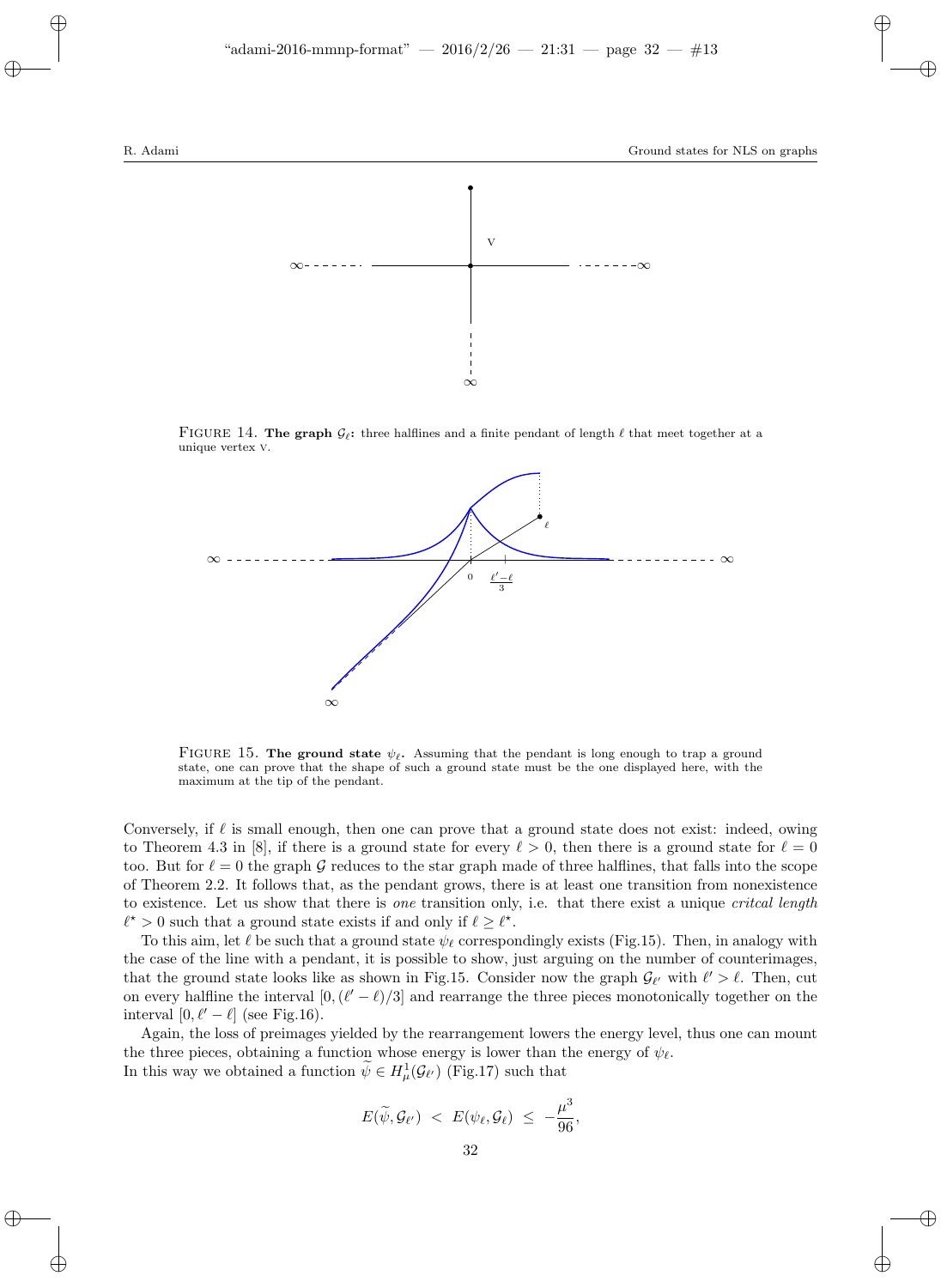

FIGURE 16. Rearranging the top of the tails of  $\psi_{\ell}$ . On the exceeding length of the pendant of  $\mathcal{G}_{\ell'}$  one puts the collective monotone rearrangement of the tips of the three soliton tails of  $\psi_{\ell}$ , as portrayed in Fig.16. This step lowers the energy level.



FIGURE 17. A better competitor. The function  $\tilde{\psi}$ , resulting from the surgery and rearrangement procedure illustrated for  $\psi_{\ell}$ , has an energy content that is lower than the one of  $\psi_{\ell}$ . Again, the maximum of  $\psi$  is located at the tip of the pendant.

and therefore a ground state at mass  $\mu$  exists for the graph  $\mathcal{G}_{\ell'}$ . Besides, if  $\ell' > \ell$ , then

$$
\mathcal{E}_{\mathcal{G}_{\ell'}}(\mu) \ < \ \mathcal{E}_{\mathcal{G}_{\ell}}(\mu),
$$

so that  $\mathcal{E}_{\mathcal{G}_{\ell}}(\mu)$  is a monotonically decreasing function of  $\ell'$ . Thus, once  $\mathcal{E}_{\mathcal{G}_{\ell}}(\mu) \leq -\mu^3/96$ , as  $\ell$  increases a ground state still exists. Moreover, according to our analysis in the case of large  $\ell$ , one has

$$
\mathcal{E}_{\mathcal{G}_{\ell}}(\mu) \longrightarrow -\frac{\mu^3}{24}, \qquad \ell \to \infty.
$$

At first sight, this relationship may look misleading, as the star graph made of four halflines does not admit ground states, so that every function defined on it has energy greater than  $-\mu^3/96$ . To avoid such a difficulty, one has to remeber that such a star graph is by no way the limit of a graph made of three halflines and a pendant: indeed, the tip of the pendant has no zero-condition (in particular, minimizers satisfy a homogenous Neumann condition on it, and not a homogeneous Dirichlet condition), whereas at every vertex at infinity all functions in  $H<sup>1</sup>$  must fulfil a zero condition.

## 4. Perspectives

The problem of the existence of ground states on graphs is physically relevant, for instance in the context of Bose-Einstein condensates. Our results show that there is a competition between the tendency of the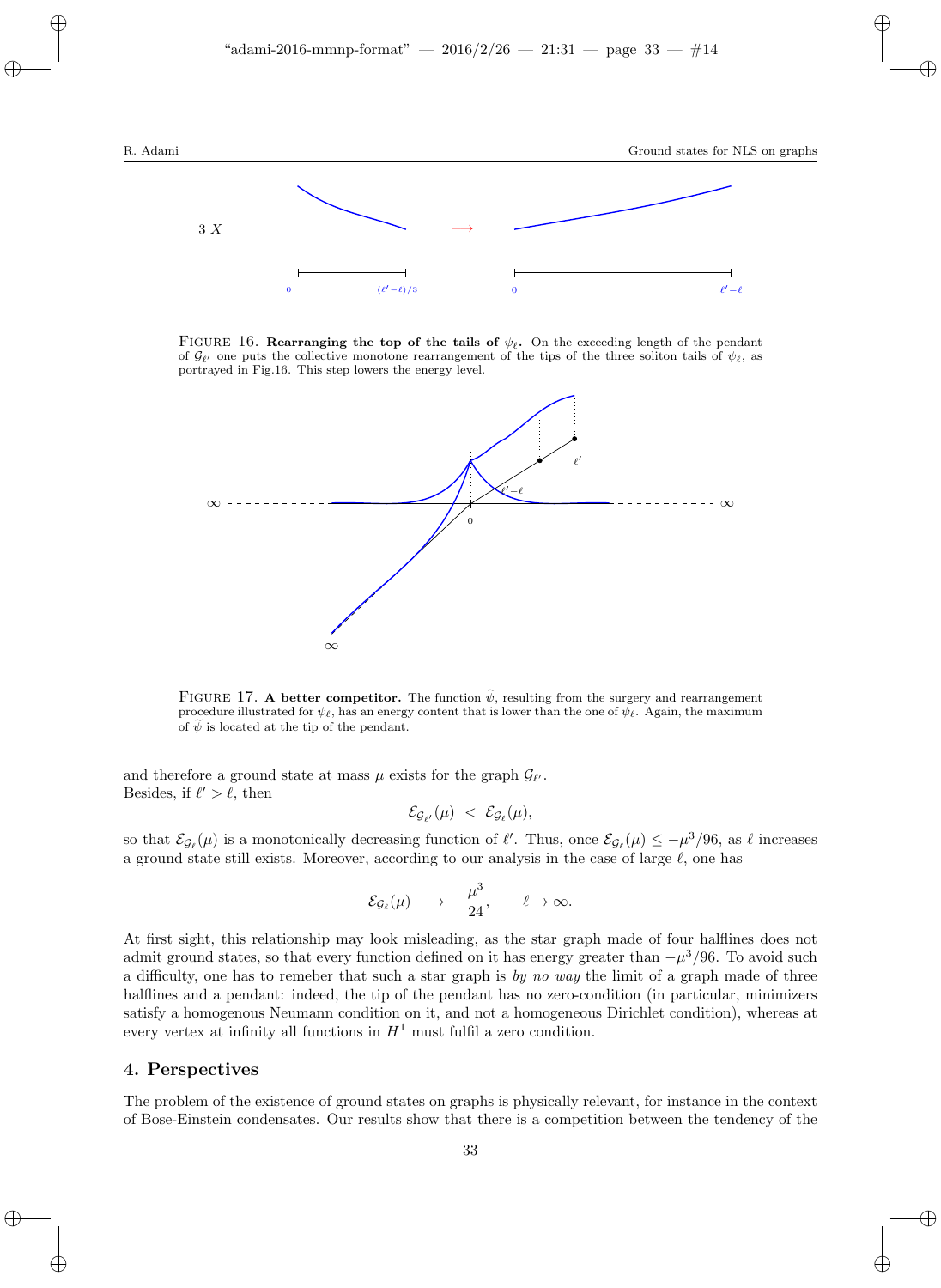condensate to stay on the compact core of the trap and the tendency to run away along long leads. The topology of the graph can solve the alternative: in particular, the condensate can choose the first option only if hypothesis (H) is not satified by the graph, that means that something like a bottleneck is present in the structure of the trap.

The analysis on the existence of ground states for the energy of a system living on a graph, can be extended in many different directions: first of all, we remark once again that the same results illustrated here for the cubic case hold for all subcritical nonlinearity powers  $||u||_{L^p(G)}^p$  with  $2 < p < 6$ . However, for non-cubic nonlinearities it is not possible to perform exact computations, and then to write down the value of the energy level in such a precise form. On the other hand, a different behaviour is expected for the so-called *critical case*  $p = 6$ , that coincides with the Schrödinger equation with a quintic nonlinearity. This case is somewhat trivial in  $\mathbb{R}^N$  due to the presence of an additional symmetry, but we conjecture that the topology of the graph could somewhat inhibit, at least partially, the arising symmetry, leading to new and unexpected effects: this will be the subject of a forthcoming paper.

Richer structures can be constructed by joining together pieces of different dimensions. On the other hand, higher dimensions could be obtained by a limit procedure on the structure of graphs becoming more and more "dense". It is then natural to ask in which component should a ground state locate.

Finally, let us stress that the research on nonlinear effects on graphs is still at its beginning. Many developments are expected in the next future, both in the mathematics and phyisics: for instance, in modelling periodic structures and/or cells, with the possible presence of a magnetic field.

Acknowledgements. The author is partially supported by the FIRB 2012 project "Dispersive dynamics: Fourier Analysis and Variational Methods", code RBFR12MXPO, by the PRIN 2012 project project "Aspetti variazionali e perturbativi nei problemi differenziali nonlineari" and by the 2015 GNAMPA project "Proprietà spettrali delle equazioni di Schrödinger lineari e nonlineari".

The author is also grateful to Enrico Serra and Paolo Tilli for an uncountable number of enlightening discussion and for many of the pictures of this paper.

## References

- [1] R. Adami, C. Cacciapuoti, D. Finco, D. Noja. Fast solitons on star graphs. Rev. Math. Phys, 23 (2011), no. 4, 409–451.
- [2] R. Adami, C. Cacciapuoti, D. Finco, D. Noja. On the structure of critical energy levels for the cubic focusing NLS on star graphs. J. Phys. A, 45 (2012), no. 19, 192001.
- [3] R. Adami, C. Cacciapuoti, D. Finco, D. Noja. Stationary states of NLS on star graphs. Europhys. Lett., 100 (2012), no. 1, 10003.
- [4] R. Adami, C. Cacciapuoti, D. Finco, D. Noja. Constrained energy minimization and orbital stability for the NLS equation on a star graph. Ann. Inst. Poincaré, An. Non Lin., 31 (2014), no. 6, 1289–1310.
- [5] R. Adami, C. Cacciapuoti, D. Finco, D. Noja. Variational properties and orbital stability of standing waves for NLS equation on a star graph. J. Diff. Eq., 257 (2014), no. 10, 3738–3777.
- [6] R. Adami, D. Noja. Existence of dynamics for a 1d NLS with a generalized point defect. J. Phys. A: Math. Theor., 42 (2009), 495302.
- [7] R. Adami, E. Serra, P. Tilli. NLS ground states on graphs. Calc. Var. and PDEs, 54 (2015), no. 1, 743–761.
- [8] R. Adami, E. Serra, P. Tilli. Threshold phenomena and existence results for NLS ground states on graphs. Preprint arXiv:1505.03714 (2015), to appear on J. Func. An.
- [9] F. Ali Mehmeti. Nonlinear waves in networks. Akademie Verlag, Berlin, 1994.
- [10] B Bellazzini, M Mintchev. Quantum fields on star graphs. J. Phys. A: Math. Gen. 39 (2006), 11101.
- [11] J. von Below. An existence result for semilinear parabolic network equations with dynamical node conditions. In Pitman Research Notes in Mathematical Series 266, Longman, Harlow Essex, 1992, 274–283.
- [12] G. Berkolaiko, P. Kuchment. Introduction to quantum graphs. Mathematical Surveys and Monographs, 186. AMS, Providence, RI, 2013.
- [13] J. Blank, P. Exner, M. Havlicek. Hilbert space operators in Quantum Physics, Springer, New York, 2008.
- [14] E. Bulgakov, A. Sadreev. Symmetry-breaking in T-shaped photonic waveguides coupled with two identical nonlinear cavities. Phys. Rev. B, 84 (2011),155304.
- [15] C. Cacciapuoti, D. Finco, D. Noja. *Topology induced bifurcations for the NLS on the tadpole graph*. Phys. Rev. E, 91 (2015), no.1, 013206.
- [16] V. Caudrelier. On the Inverse Scattering Method for Integrable PDEs on a Star Graph. Commun. Math. Phys., 338 (2015), no. 2, 893–917.
- [17] L. Friedlander. Extremal properties of eigenvalues for a metric graph . Ann. Inst. Fourier, 55 (2005), no. 1, 199–211.